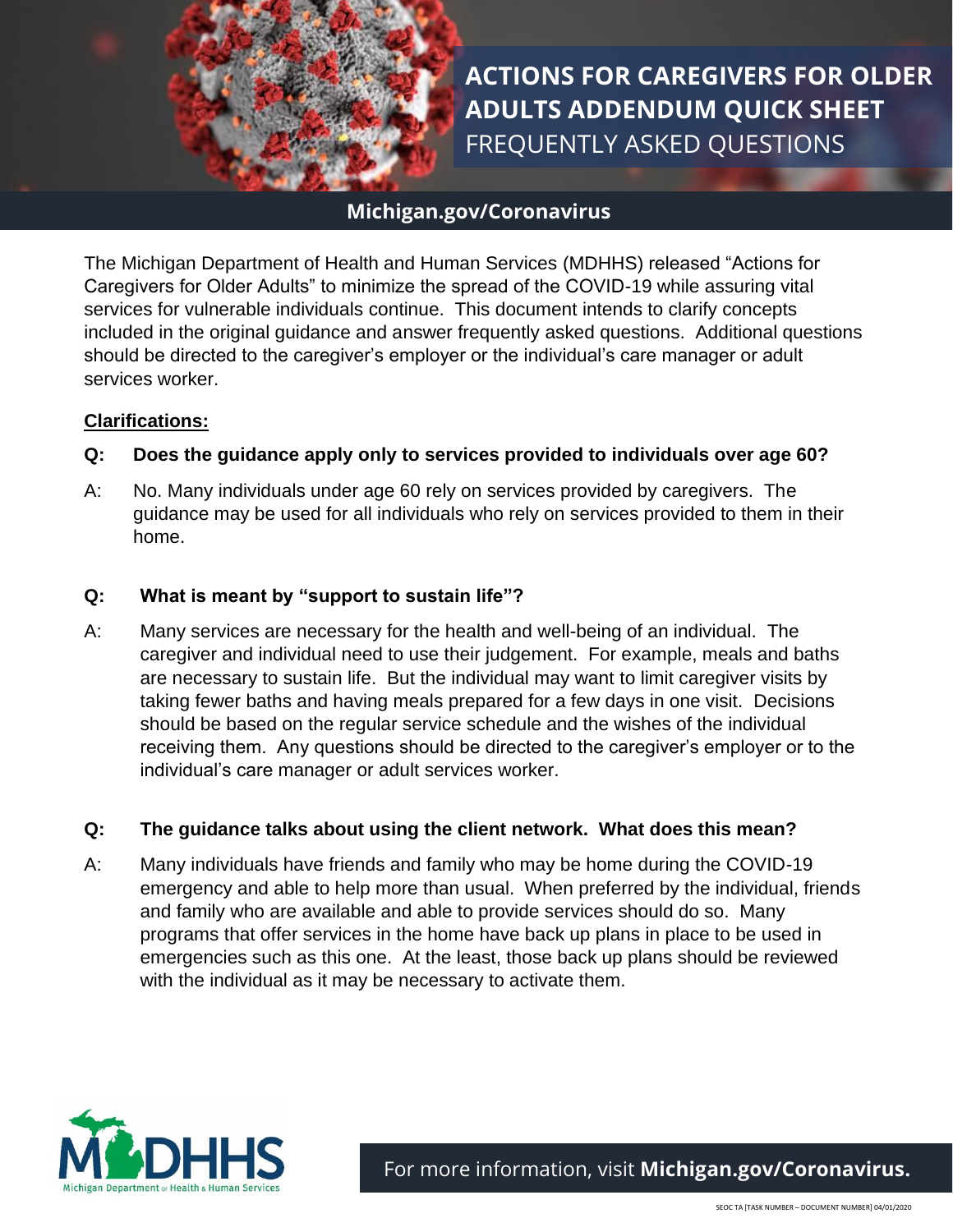## **Q: Who has the responsibility to establish the one-to-one ratio between caregivers and individuals receiving services?**

A: The guidance states: "For cases where visits remain necessary, care managers shall review clients' care plans to ensure a one-to-one ratio between the direct care worker and the client *to the extent possible."* MDHHS emphasizes that this guidance should be acted upon when reasonable.

Additionally, the term "care managers" should be broadly interpreted. MDHHS realizes that when a caregiver works for an agency, the person responsible for scheduling caregivers is often the agency supervisor. This guidance is not meant to circumvent established lines of authority. One caregiver serving only one individual is not always possible. Care managers need to use their best judgement when making these decisions.

## **Instructions for Caregivers**

## **Q: Why do I need to call the individual before I come over?**

A: For caregivers who do not live with the individual receiving services, phone calls let the individual know that you are not sick and can also alert you if the individual is sick and you, as the caregiver, should take precautions. The call also allows the individual to decide if they want you to visit that day. The goal is to have visits that are both needed and wanted.

# **Q: Do I really need to call the individual every day?**

A: Many individuals rely on services every day. Those individuals should receive a daily call. Individuals who receive services less frequently should be called before each visit.

#### **Q: Should I decide if the individual needs services during my call with them?**

A: No. As a caregiver, you are an essential service provider and you should follow the regular service schedule if you are healthy during the COVID-19 emergency. The call is meant to assure the individual that you do not have symptoms of COVID-19 and that they still need you to visit that day.

## **Q: I often talk to the individual's care manager or adult services worker. Has their role changed?**

A: No. Care managers and adult services workers continue their roles in authorizing services for the individual. The guidance was not meant to change established processes. Caregivers should continue talking with the care manager or adult services

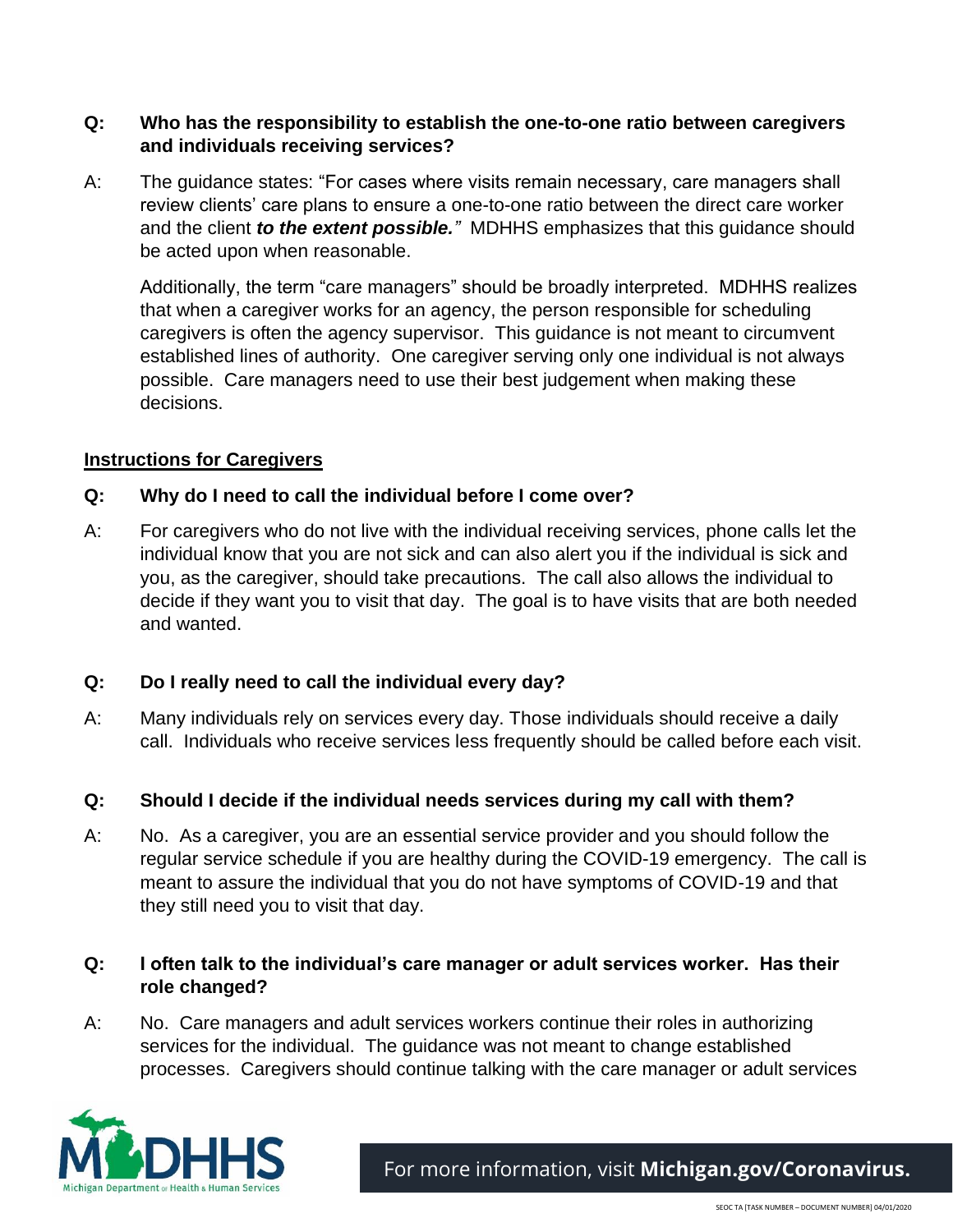worker as needed to assure the individual receives the services needed during this emergency.

- **Q: The guidance says that I should call the individual's friends and family. I don't usually do this, and I don't know how to contact them. How do I get this information?**
- A: During your call with the individual, you may ask if they would like you to contact their friends and family. If so, the individual should provide you their information. This may also be done while you are providing services to the individual.

Individuals who have a case manager may also have a back-up plan. Case managers should contact the individual and their friends and family to determine if the back-up plan needs to be activated. If this is the case for the individual you are serving, you do not need to also do this. However, you may need to reach out to the case manager for any updates. The guidance is not meant to change established procedures.

# **Q: The individual I work for lives in an apartment building. The building manager will not let me in to provide services based on the "Stay Safe, Stay Home" executive order. What should I do?**

A: Home care services are essential services according to the Executive Order. No guidance issued during the COVID-19 emergency is meant to prevent access to approved services. If you are denied access, contact the manager of the residence and provide this guidance. If that does not work, contact your employer or the individual's care manager or adult services worker. As a last option, contact local law enforcement.

# **Q: The guidance says that I should wear a face mask and gloves. What do I do if I can't get these supplies?**

A: If you do not have access to a face mask or gloves, caregivers are instructed to contact their Local Emergency Management Program (https://www.michigan.gov/msp/0,4643,7- 123-72297\_60152\_66814---,00.html). The Centers for Disease Control (CDC) provides strategies to optimize the supply of PPE and Equipment [here](https://www.cdc.gov/coronavirus/2019-ncov/hcp/ppe-strategy/index.html) or [https://www.cdc.gov/coronavirus/2019-ncov/hcp/ppe-strategy/index.html.](https://www.cdc.gov/coronavirus/2019-ncov/hcp/ppe-strategy/index.html) Until PPE can be obtained use universal precautions such as frequent hand washing and disinfecting frequently used surfaces.

# **Q: What does it mean for me to screen myself prior to any home visit?**

A: You should check for symptoms of illness, such as a cough, achiness, or fever. A thermometer is helpful to check for a fever, but it is not essential for a self-screening.